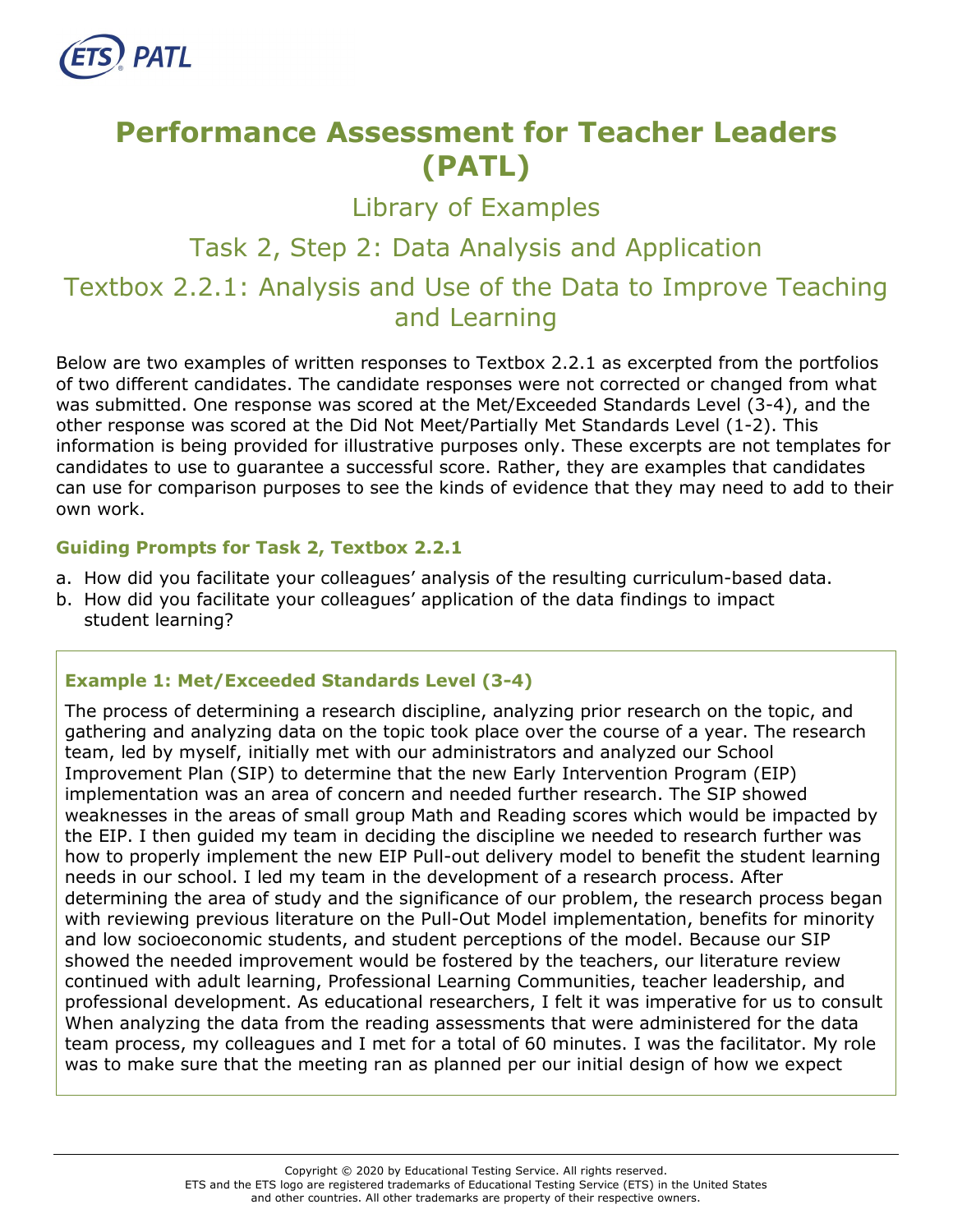# **Example 1: Met/Exceeded Standards Level (cont'd.)**

each data team meeting to be run. We used data team role cards to help us assign roles to each teacher present during the meeting. These cards allowed for all teachers to be assigned a data team role without showing bias of any kind. All of the teachers felt comfortable with the roles. Therefore, in order to choose a role, each teacher pulled a card out of a bag to determine his or her role during a particular data team meeting. Once the roles were established, I facilitated the meeting based on the data team process and the students' recorded data on the forms that were used. After analyzing students' reading data, I was able to facilitate my colleagues' application of the data findings to impact student learning by discussing students' strengths and weaknesses as indicated on the data team form. In addition, I led a discussion on effective instructional strategies to be used for reading instruction. For example, with my third grade team, I brought up the essential nine instructional strategies. We agreed that students need improvement with reading and summarizing informational texts and summarizing and note taking is the second most essential strategy for promoting comprehension. Therefore, we agreed to teach students a documented reading strategy for summarizing and note taking. 1. Underline the title. 2. Now predict the passage. 3. Run through & number the paragraphs. 4. Are you reading the questions? 5. Are the important words circled? 6. Venture through the passage. 7. Eliminate incorrect answers. 8. Let the questions be answered.

This strategy seemed appropriate for third graders and the entire team liked the strategy. Once an instructional strategy was chosen, teachers were to implement the strategy for 4 weeks. At the end of 4 weeks, students were reassessed to determine reading improvement.

# **Refer to the [Task 2](http://gace.ets.org/s/pdf/gace_teacher_leadership_assessment_task_2_rubric.pdf) Rubric and ask yourself:**

In the candidate's analysis, where is there evidence of the following?

• Facilitating colleagues' analysis of the resulting curriculum-based data and the application of their findings to impact student learning

Why is the candidate's response *insightful* and *informed?*

#### **Example 2: Did Not Meet/Partially Met Standards Level (1-2)**

To share the findings with my peers, I created a slide show presentation as an overview of my research. I shared the findings and stress the effects of allowing students to use the electronic whiteboards. I gave examples of how students were eager to volunteer to participate in activities and of differences in assessment scores among the two groups. I explained that creating the initial lesson was a little time consuming but allowed the teacher to montior students' behaviors and understanding better during class because the teacher was not facing the board. I gave examples of strategies that could be used in different areas of sciences and offer to help the teachers create lessons or teach my colleage about the different features of the electronic whiteboards.